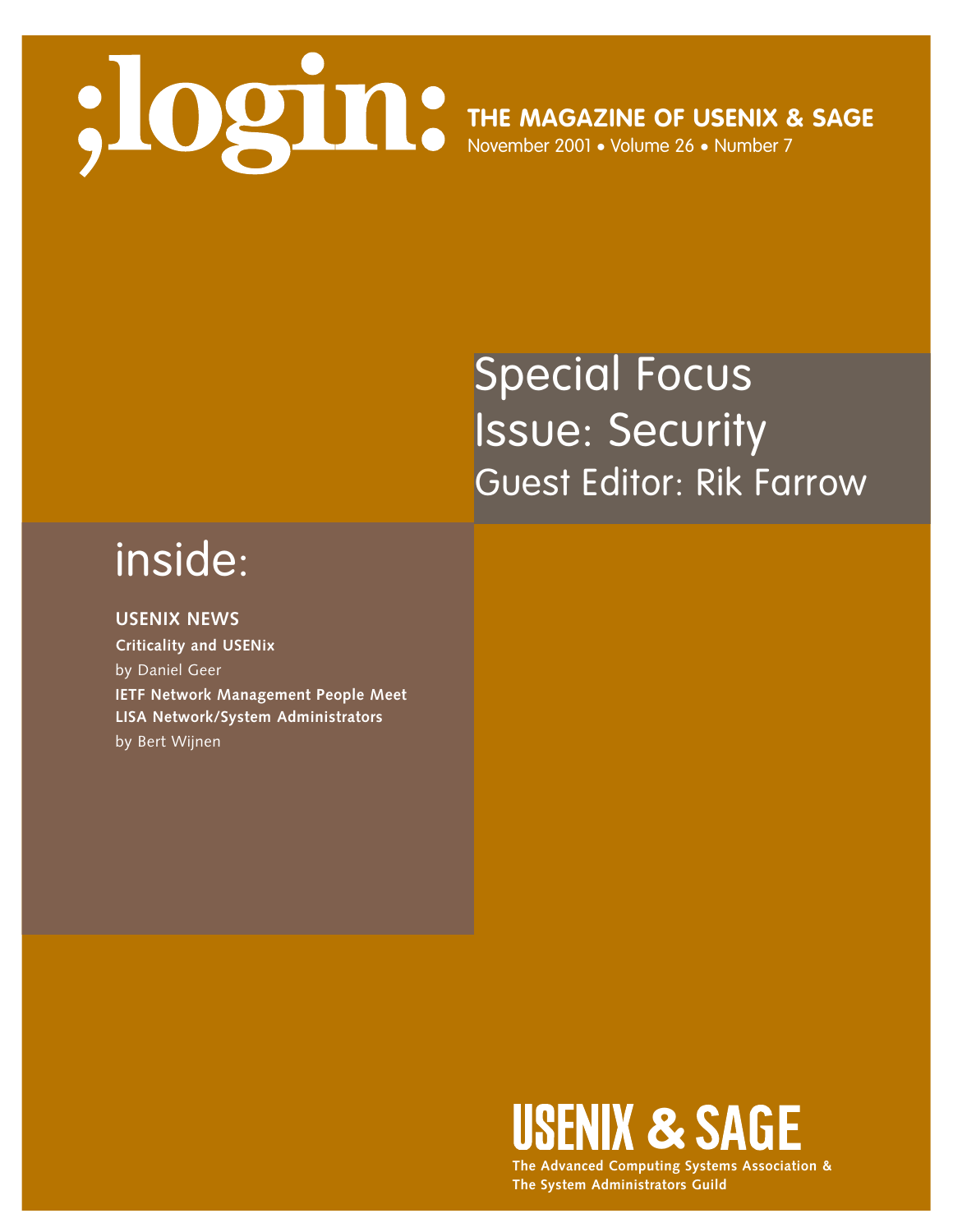# USENIX

#### **Criticality and USENIX**

**by Daniel Geer**

President, USENIX Board of Directors



*geer@usenix.org*

September 11th hit close to home. I write this as a patriot of civilization. I hope that's possible, because that is my premise. I don't want to argue, which I mean in the deeply emotional sense of the word "want"

Harris Miller, President of the Information Technology Association of America, testifying before the US House Government Subcommittee on Government Efficiency, Financial Management, and Information Technology, very eloquently said: "Many people are unsure what homeland defense means and unclear on how they can participate. I would like to suggest an immediate action: safeguard US computer assets by adopting much more widely sound information security practices."

I'd like to endorse that but as a citizen of civilization more than of the United States, which you should not misinterpret as a diminution of my first allegiance.

All of us in USENIX like to say that the Net has no borders. Some of us call themselves Netizens. A few think that no borders means that they are outside of every (and hence subject to no) civil authority; more know that no borders instead means that they are inside every civil authority, that everyone's rules

## news

apply rather than no one's. In that sense, the Net is now the carrier of civilization and you can no more roll that back than command the wind. It is not a digital divide; it is a civilization divide.

In the United States, business in aggregate spent \$100 billion (1011) on the Y2K issue, and business did it as a risk management activity goosed along by civil authority. On a worldwide basis, the figure was somewhere between \$300 billion and \$800 billion. Compare that, if you will, with a total worldwide spend in calendar 2001 for cyber security that is estimated to be no more than \$10 billion. Civilization has yet to comprehend that on the Internet it is still September 10th.

Speaking for security people everywhere, we have gotten what we asked for (the spotlight) and now the real work begins. We are faced with fantastic demand pull and an expectation of miracle-working. Side effects are likely. A hard design requirement (inescapable) plus a hard design constraint (indetectable) will challenge us, but economic trade-offs favor broad implementation for the first time in our careers. "Lead, follow, or get out of the way" has never meant as much. If you, as do I, think of security as a proper subset of reliability, then getting the Net from September 10 to September 12 means attention to the matters that USENIX people are all about, whether that is systems management, operating system resilience, programming languages more likely to help than hurt, and so forth. We are the crème de la crème of what it takes. We, that is You, have to lead, follow, or get out of the way; I recommend lead.

Wealth comes from productivity and nowhere else. Our productivity is ever more dependent on our electronic infrastructure. More to the point, our productivity gains have to come from or through our electronic infrastructure or

#### USENIX MEMBER BENEFITS As a member of the USENIX Association, you receive the following benefits:

FREE SUBSCRIPTION TO *;login:*, the Association's magazine, published eight times a year, featuring technical articles, system administration articles, tips and techniques, practical columns on security, Tcl, Perl, Java, and operating systems, book and software reviews, summaries of sessions at USENIX conferences, and reports on various standards activities.

ACCESS TO *;login:* online from October 1997 to last month *http://www.usenix.org/ publications/login/login.html.*

ACCESS TO PAPERS from the USENIX Conferences online starting with 1993 *http://www.usenix.org/publications/library/ index.html*.

THE RIGHT TO VOTE on matters affecting the Association, its bylaws, election of its directors and officers.

OPTIONAL MEMBERSHIP in SAGE, the System Administrators Guild.

DISCOUNTS on registration fees for all USENIX conferences.

DISCOUNTS on the purchase of proceedings and CD-ROMS from USENIX conferences.

SPECIAL DISCOUNTS on a variety of products books, software, and periodicals. See *http://www.usenix.org/membership/ specialdisc.html* for details.

FOR MORE INFORMATION REGARDING MEMBERSHIP OR BENEFITS, PLEASE SEE *http://www.usenix.org/ membership/membership.html*

> OR CONTACT *office@usenix.org* Phone: 510 528 8649